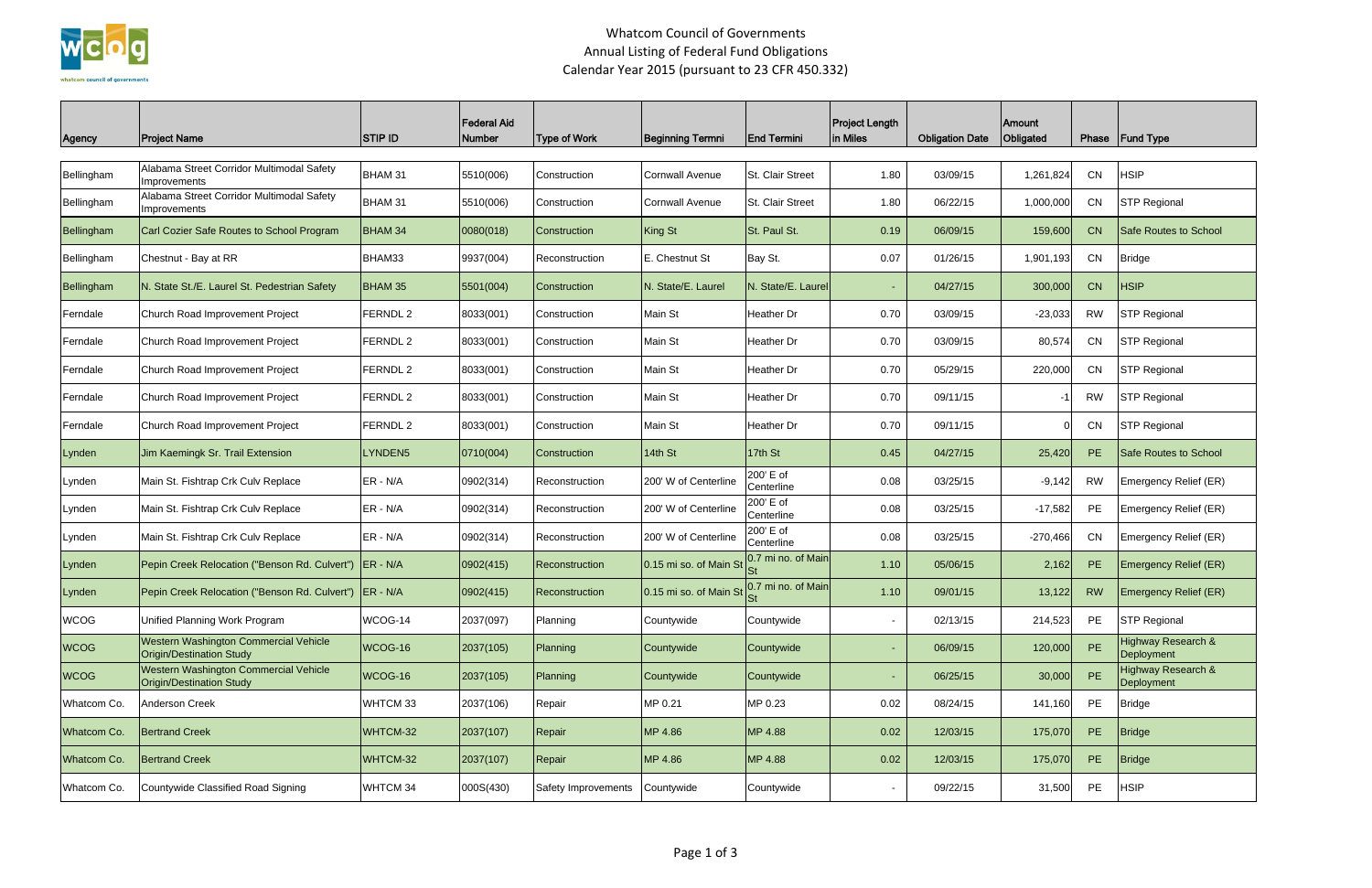

## Whatcom Council of Governments Annual Listing of Federal Fund Obligations Calendar Year 2015 (pursuant to 23 CFR 450.332)

| Agency       | <b>Project Name</b>                                   | <b>STIP ID</b>     | <b>Federal Aid</b><br>Number | <b>Type of Work</b> | <b>Beginning Termni</b> | End Termini                | <b>Project Length</b><br>in Miles | <b>Obligation Date</b> | <b>Amount</b><br>Obligated | Phase     | <b>Fund Type</b>                                    |
|--------------|-------------------------------------------------------|--------------------|------------------------------|---------------------|-------------------------|----------------------------|-----------------------------------|------------------------|----------------------------|-----------|-----------------------------------------------------|
| Whatcom Co.  | Countywide Local Access Road Signing                  | WHTCM 34           | 000S(431)                    | Safety Improvements | Countywide              | Countywide                 | $\overline{\phantom{a}}$          | 09/22/15               | 18,000                     | PE        | <b>HSIP</b>                                         |
| Whatcom Co.  | Countywide Rumble Strips                              | WHTCM 34           | 000S(429)                    | Safety Improvements | Countywide              | Countywide                 | $\overline{\phantom{0}}$          | 09/23/15               | 13,500                     | PE        | <b>HSIP</b>                                         |
| Whatcom Co.  | Hannegan Rd Bridge #252 Scour                         | WHTCM <sub>9</sub> | T371(009)                    | Repair              | MP 11.15                | @ Nooksack<br><b>River</b> |                                   | 04/27/15               | 214,210                    | CN        | Bridge                                              |
| Whatcom Co.  | Nooksack River Bridge Paint                           | WHTCM 28           | G370(002)                    | Repair              | MP 5.84                 | MP 6.04                    | 0.20                              | 02/18/15               | 1,704,000                  | CN        | <b>Bridge</b>                                       |
| Whatcom Co.  | Portal Way - Dakota Creek Bridge                      | WHTCM 27           | L371(001)                    | Reconstruction      | MP 9.0                  | MP 9.2                     | 0.20                              | 02/05/15               | 2,840,500                  | CN        | Bridge                                              |
| Whatcom Co.  | South Pass Road Failure Repair                        | ER-N/A             | 1503(004)                    | Repair              | MP 3.50                 | MP. 3.65                   | 0.15                              | 09/17/15               | 86,500                     | PE        | Emergency Relief (ER)                               |
| Whatcom Co.  | South Pass Road Failure Repair                        | ER-N/A             | 1503(004)                    | Repair              | MP 3.50                 | MP. 3.65                   | 0.15                              | 09/17/15               | 35,200                     | <b>CN</b> | Emergency Relief (ER)                               |
| <b>WSDOT</b> | SR548 / SWIFT SIDING RAIL PROJECT<br>(BLAINE)         | 754040A            | 2006(038)                    | Construction        | <b>BNSF MP 114.9</b>    | <b>BNSF MP 116.9</b>       | 2.00                              | 10/19/15               | $-71,277$                  | CN        | 154832D                                             |
| <b>WSDOT</b> | <b>BLAINE - CUSTOMS FACILITY SIDING</b>               | 754040A            | 2013(88)                     | Construction        | <b>BNSF MP 114.9</b>    | <b>BNSF MP 116.9</b>       | 2.00                              | 06/02/15               | 3,321                      | <b>RW</b> | <b>STP - FLEXIBLE</b>                               |
| <b>WSDOT</b> | <b>BLAINE - CUSTOMS FACILITY SIDING</b>               | 754040A            | 2013(88)                     | Construction        | <b>BNSF MP 114.9</b>    | <b>BNSF MP 116.9</b>       | 2.00                              | 06/04/15               | 7,416                      | <b>RW</b> | <b>STP - FLEXIBLE</b>                               |
| <b>WSDOT</b> | <b>BLAINE - CUSTOMS FACILITY SIDING</b>               | 754040A            | 2013(88)                     | Construction        | <b>BNSF MP 114.9</b>    | <b>BNSF MP 116.9</b>       | 2.00                              |                        | 61,808                     | <b>RW</b> | <b>STP - FLEXIBLE</b>                               |
| <b>WSDOT</b> | <b>BLAINE - CUSTOMS FACILITY SIDING</b>               | 754040A            | 2013(88)                     | <b>Construction</b> | <b>BNSF MP 114.9</b>    | <b>BNSF MP 116.9</b>       | 2.00                              |                        | 40,000                     | <b>CN</b> | <b>COORDINATED BORDER</b><br><b>INFRASTRUCTURE</b>  |
| <b>WSDOT</b> | <b>BLAINE - CUSTOMS FACILITY SIDING</b>               | 754040A            | 2013(88)                     | Construction        | <b>BNSF MP 114.9</b>    | <b>BNSF MP 116.9</b>       | 2.00                              |                        | 245,077                    | <b>CN</b> | SECTION 164 PENALTY -<br><b>SAFETY PROJECTS</b>     |
| <b>WSDOT</b> | <b>BLAINE - CUSTOMS FACILITY SIDING</b>               | 754040A            | 2013(88)                     | Construction        | <b>BNSF MP 114.9</b>    | <b>BNSF MP 116.9</b>       | 2.00                              |                        | 219,811                    | <b>CN</b> | <b>HIGHWAY SAFETY</b><br><b>IMPROVEMENT PROGRAM</b> |
| <b>WSDOT</b> | <b>BLAINE - CUSTOMS FACILITY SIDING</b>               | 754040A            | 2013(88)                     | Construction        | <b>BNSF MP 114.9</b>    | <b>BNSF MP 116.9</b>       | 2.00                              |                        | $-965,440$                 | PE        | <b>RAIL HIGHWAY SAFETY</b>                          |
| <b>WSDOT</b> | BLAINE - CUSTOMS FACILITY SIDING                      | 754040A            | 2013(88)                     | Construction        | <b>BNSF MP 114.9</b>    | <b>BNSF MP 116.9</b>       | 2.00                              |                        | $-1,241,008$               | PE.       | <b>RAIL HIGHWAY SAFETY</b>                          |
| <b>WSDOT</b> | <b>BLAINE - CUSTOMS FACILITY SIDING</b>               | 754040A            | 2013(88)                     | Construction        | <b>BNSF MP 114.9</b>    | <b>BNSF MP 116.9</b>       | 2.00                              |                        | $-1,289,127$               | PE        | <b>RAIL HIGHWAY SAFETY</b>                          |
| <b>WSDOT</b> | BLAINE - CUSTOMS FACILITY SIDING                      | 754040A            | 2013(88)                     | <b>Construction</b> | <b>BNSF MP 114.9</b>    | <b>BNSF MP 116.9</b>       | 2.00                              |                        | $-84,425$                  | PE        | <b>RAIL HIGHWAY SAFETY</b>                          |
| <b>WSDOT</b> | I-5/NB NOOKSACK RIVER TO BLAINE -<br><b>PAVING</b>    | 100595G            | 0055(245)                    | Resurfacing         | 263.22                  | 276.86                     | 10.64                             | 12/14/15               | 965,440                    | CN        | <b>RAIL HIGHWAY SAFETY</b>                          |
| <b>WSDOT</b> | I-5/NULLE ROAD TO IOWA ST VICINITY -<br><b>PAVING</b> | 100580A            | 0055(248)                    | Resurfacing         | 243.47                  | 253.93                     | 2.84                              | 11/12/15               | 1,241,008                  | CN        | <b>RAIL HIGHWAY SAFETY</b>                          |
| <b>WSDOT</b> | I-5/NULLE ROAD TO IOWA ST VICINITY -<br><b>PAVING</b> | 100581B            | 0055(248)                    | Resurfacing         | 243.47                  | 253.93                     | 2.84                              | 11/12/15               | 1,289,127                  | CN        | <b>RAIL HIGHWAY SAFETY</b>                          |
| <b>WSDOT</b> | NORTHWEST REGION BASIC SAFETY -<br><b>GUARDRAIL</b>   | 100013C            | 9999(671)                    | Repair              | Various                 | Various                    | $\sim$                            | 05/28/15               | 84,425                     | CN        | RAIL HIGHWAY SAFETY                                 |
| <b>WSDOT</b> | NORTHWEST REGION BASIC SAFETY -<br><b>GUARDRAIL</b>   | 100013C            | 9999(671)                    | Repair              | Various                 | Various                    | $\blacksquare$                    | 06/03/15               | 23,500                     | PE        | <b>STP - FLEXIBLE</b>                               |